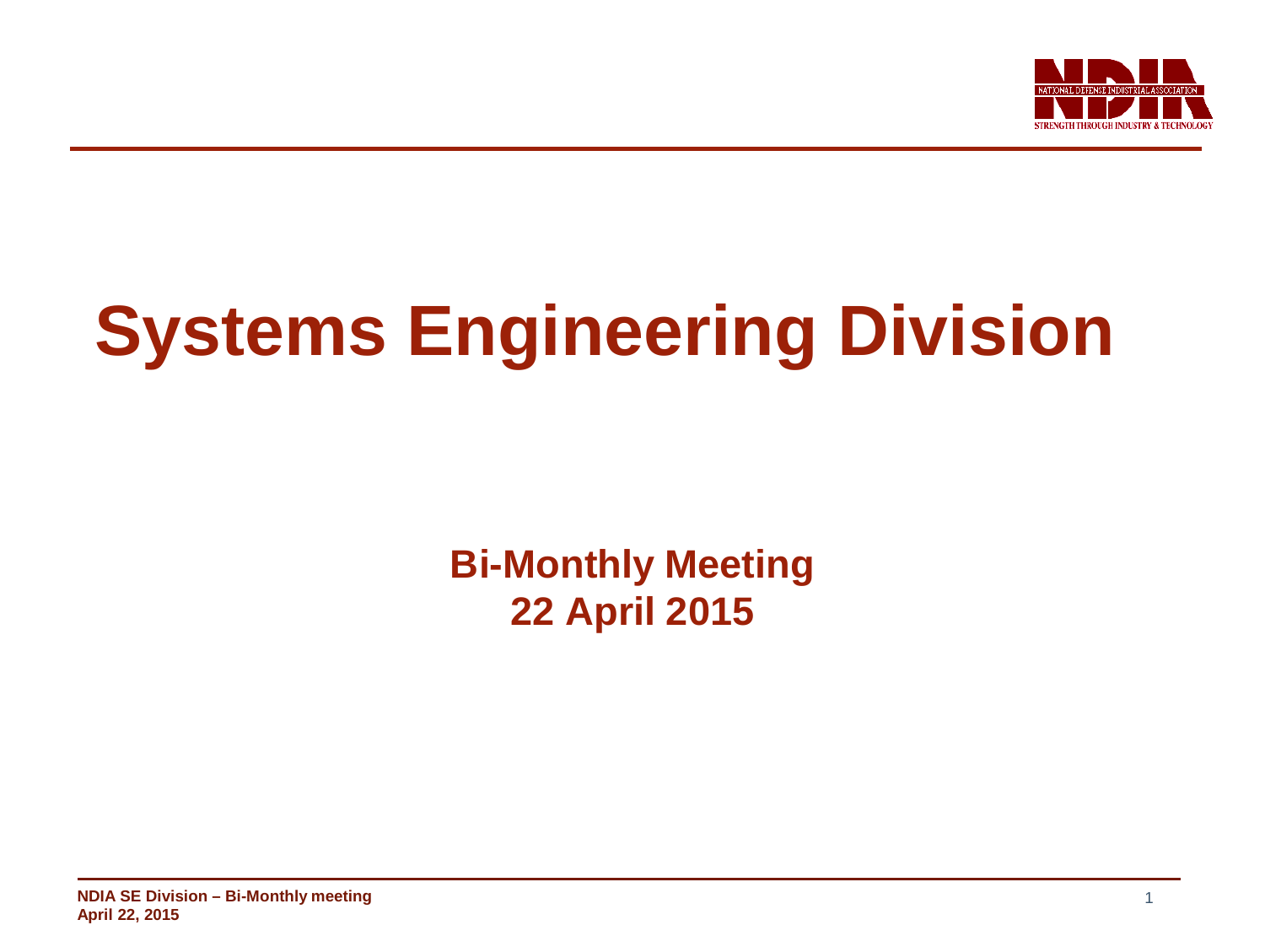#### **National Defense Industrial Association SYSTEMS ENGINEERING DIVISION**

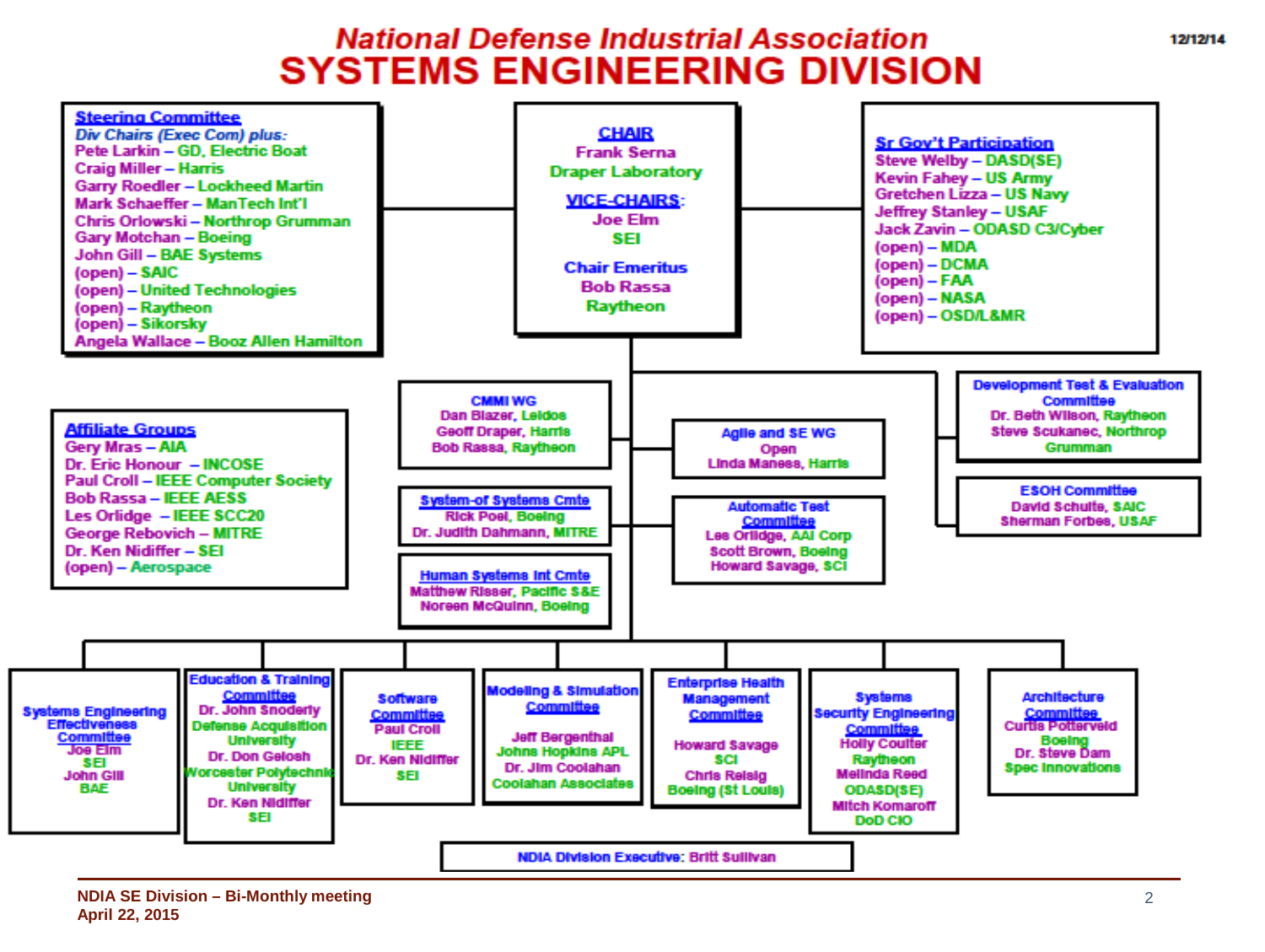### **22-Apr-2015 Agenda 1**



| <b>Time</b> | <b>Topic</b>                                                                                                                                                                                    | <b>Presenter(s)</b>                                                     |
|-------------|-------------------------------------------------------------------------------------------------------------------------------------------------------------------------------------------------|-------------------------------------------------------------------------|
| 0745        | <b>Coffee &amp; Check-in</b>                                                                                                                                                                    |                                                                         |
| 0830        | <b>Opening Remarks, Introduction</b>                                                                                                                                                            | Joe Elm, SEI                                                            |
| 0840        | <b>Sponsor Overview</b><br>The Office of the Deputy Assistant Secretary of Defense<br>for Systems Engineering (ODASD(SE)) will provide an<br>update on DoD Systems Engineering plans/activities | Mr. Rob Gold<br>Director, Engineering<br><b>Enterprise ODASD(SE)</b>    |
| 0920        | <b>Systems Engineering at Booz Allen</b><br><b>Hamilton</b>                                                                                                                                     | Ms. Angela Wallace, VP BAH                                              |
| 0950        | <b>Affordability Analysis: An Update from</b><br><b>MORS AA CoP</b>                                                                                                                             | Mr. Kirk Michaelson<br><b>President, Tackle Solutions</b><br><b>LLC</b> |
| 1020        | <b>Coffee Break</b>                                                                                                                                                                             |                                                                         |
| 1040        | <b>Conference &amp; WG Activities for 2015</b><br><b>Systems Engineering Conference</b><br>26 - 29 Oct @ The Waterford in Springfield, VA                                                       | Bob Rassa, Raytheon                                                     |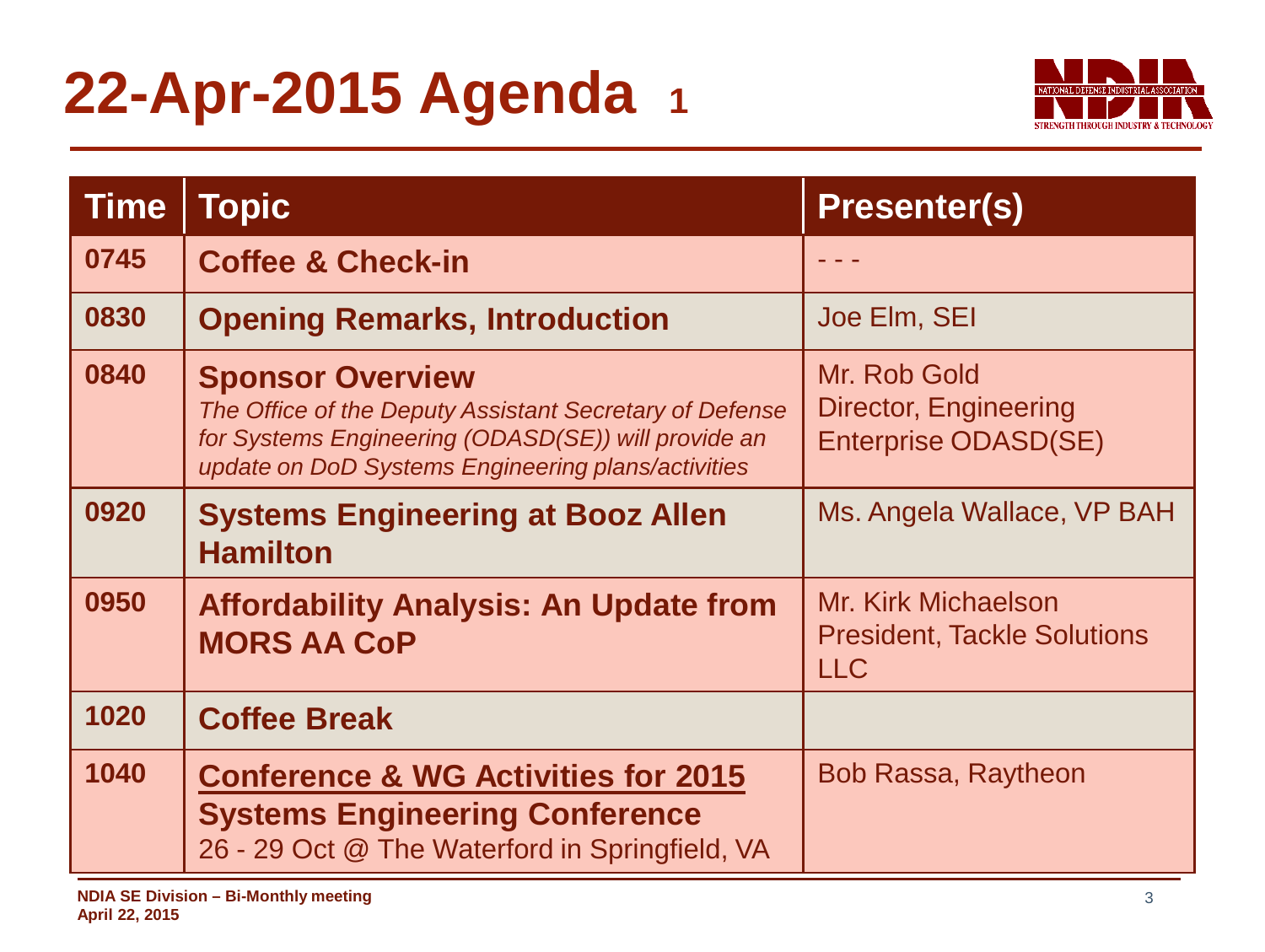## **22-Apr-2015 Agenda 2**



| <b>Time</b> | <b>Topic</b>                                                                                                                                                                                                                                                                                                                                                                                                                                                                                                                                                                                                                                                                     | <b>Presenter(s)</b>     |
|-------------|----------------------------------------------------------------------------------------------------------------------------------------------------------------------------------------------------------------------------------------------------------------------------------------------------------------------------------------------------------------------------------------------------------------------------------------------------------------------------------------------------------------------------------------------------------------------------------------------------------------------------------------------------------------------------------|-------------------------|
| 1100        | <b>Committee &amp; Other Activity Reports</b><br>Brief Overview of status & plans for 2015 (5 minutes each)<br><b>Architecture</b><br><b>Automated Test</b><br><b>Development Test and Evaluation</b><br><b>Education &amp; Training</b><br>$\bullet$<br><b>Environment, Safety, &amp; Occupational Health</b><br>$\bullet$<br><b>Enterprise Health Management</b><br>$\bullet$<br><b>Human Systems Integration</b><br>$\bullet$<br><b>Modeling &amp; Simulation</b><br>$\bullet$<br>• Software Committee<br><b>Systems Engineering Effectiveness</b><br><b>System Security Engineering</b><br><b>System of Systems</b><br><b>Engineering in Manufacturing (Joint Committee)</b> | <b>Committee Chairs</b> |
| 1200        | <b>Old Business, New Business, Next</b><br><b>Meetings</b>                                                                                                                                                                                                                                                                                                                                                                                                                                                                                                                                                                                                                       | All                     |
| 1230        | <b>Adjourn Main Meeting</b>                                                                                                                                                                                                                                                                                                                                                                                                                                                                                                                                                                                                                                                      |                         |